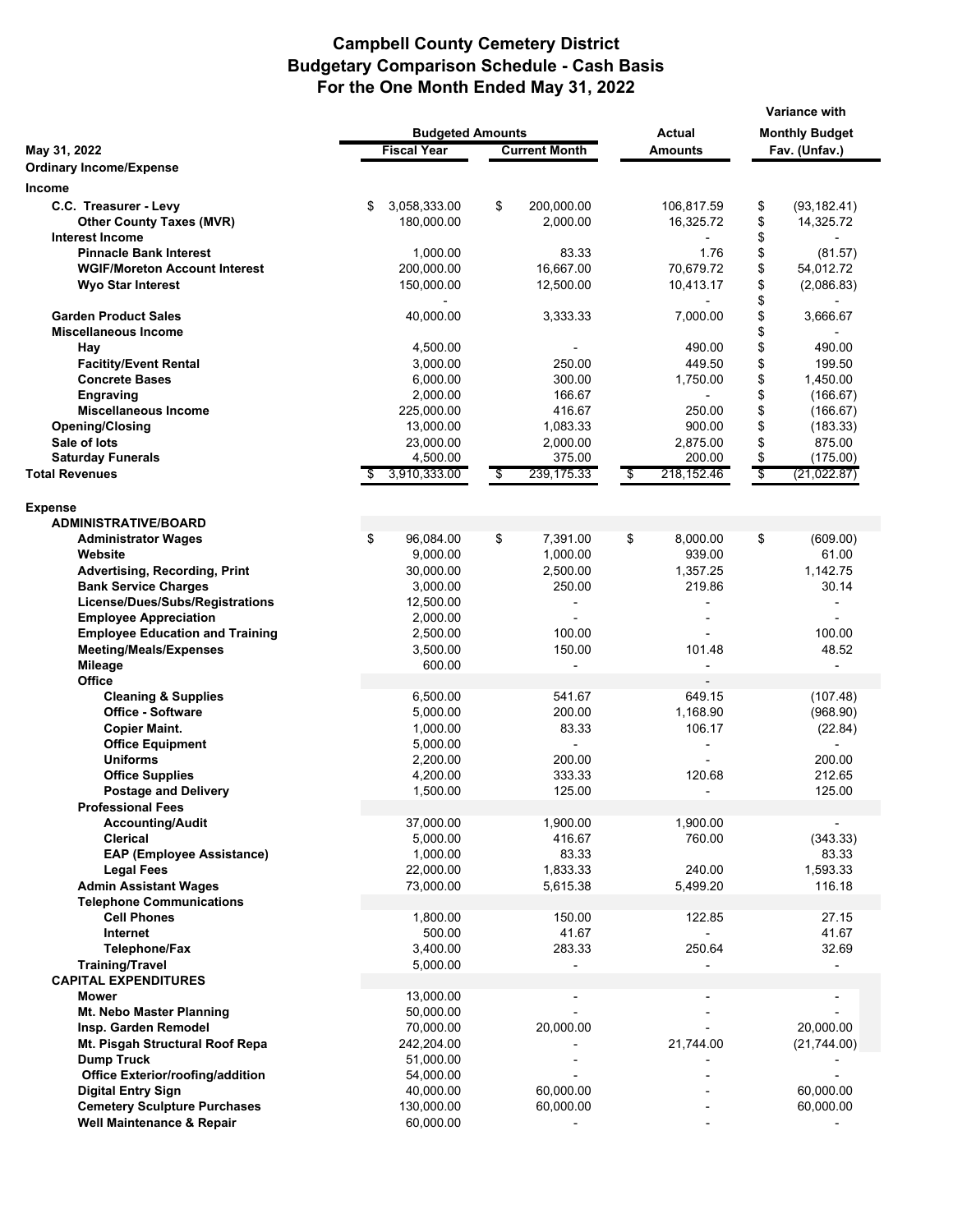## **Campbell County Cemetery District Budgetary Comparison Schedule - Cash Basis**

|                                        | For the One Month Ended May 21 2022 |           |           |           |
|----------------------------------------|-------------------------------------|-----------|-----------|-----------|
| <b>INDIRECT COSTS</b>                  |                                     |           |           |           |
| <b>Insurance Costs</b>                 |                                     |           |           |           |
| <b>Health Insurance</b>                | 175,000.00                          | 14,583.33 | 4,637.05  | 9.946.28  |
| Life Insurance                         | 1,000.00                            | 83.33     |           | 83.33     |
| <b>Surety Bonds</b>                    | 500.00                              | 100.00    |           | 100.00    |
| <b>Liability Insurance</b>             | 5,000.00                            |           |           |           |
| Insurance                              | 20,000.00                           |           |           |           |
| <b>Admin &amp; Flex Admin Fees</b>     | 300.00                              | 25.00     | 16.25     | 8.75      |
| <b>Payroll Costs</b>                   |                                     |           |           |           |
| <b>Medicare</b>                        | 12,000.00                           | 1,000.00  | 474.01    | 525.99    |
| Retirement                             | 67,000.00                           | 5,583.33  | 4,793.98  | 789.35    |
| <b>Social Security</b>                 | 40,000.00                           | 3,333.33  | 2,026.75  | 1,306.58  |
| WC/UI                                  | 12,000.00                           | 1,000.00  |           | 1,000.00  |
| <b>Payroll Expenses DD</b>             | 700.00                              | 58.33     | 26.25     | 32.08     |
| <b>OPERATING SUPPLIES</b>              |                                     |           |           |           |
| <b>Building &amp; Facilities</b>       | 25,000.00                           | 2,083.33  | 1,533.36  | 549.97    |
| <b>Cemetery Supplies</b>               |                                     |           |           |           |
| <b>Flags</b>                           | 1,900.00                            |           |           |           |
| <b>Misc. Cemetery - Grave Supplies</b> | 2,500.00                            | 300.00    | 407.35    | (107.35)  |
| <b>Monument Cleaning Supplies</b>      | 900.00                              | 200.00    |           | 200.00    |
| <b>Temp Markers</b>                    | 3,200.00                            |           |           |           |
| <b>Crack Sealing</b>                   | 3,000.00                            |           |           |           |
| <b>Equipment Repair</b>                | 10,000.00                           | 750.00    | 14.22     | 735.78    |
| <b>Irrigation Maintenance</b>          | 14,000.00                           | 3,000.00  | 503.45    | 2,496.55  |
| <b>Replacement Parts</b>               | 6,000.00                            | 500.00    |           | 500.00    |
| <b>Safety Costs</b>                    |                                     |           |           |           |
| <b>Safety Program (Drug Testing)</b>   | 2,000.00                            | 166.67    |           | 166.67    |
| <b>Safety Supplies</b>                 | 1,200.00                            | 100.00    | 479.08    | (379.08)  |
| <b>Tools - Shop Supplies</b>           |                                     |           |           |           |
| <b>Filters, Belts &amp; Lubricants</b> | 5,000.00                            | 500.00    |           | 500.00    |
| <b>Shop Supplies</b>                   | 5,000.00                            | 416.67    | 61.27     | 355.40    |
| <b>Tools &amp; Equipment</b>           | 7,000.00                            | 583.33    |           | 583.33    |
| <b>Vehicle Repair</b>                  | 5,000.00                            | 416.67    | 321.99    | 94.68     |
| <b>Water Line Repair</b>               | 6,000.00                            | 1,500.00  |           | 1,500.00  |
| <b>OPERATIONS</b>                      |                                     |           |           |           |
| Personnel                              |                                     |           |           |           |
| <b>Wages - Operations</b>              | 410,000.00                          | 40,000.00 | 19,882.26 | 20,117.74 |
| Travel                                 | 2,000.00                            |           | 362.50    | (362.50)  |
| <b>Mileage</b>                         | 500.00                              |           |           |           |
| <b>PROGRAM SERVICES</b>                |                                     |           |           |           |
| <b>Beautification</b>                  | 50,000.00                           | 6,000.00  | 1,500.00  | 4,500.00  |
| <b>Sales Commissions</b>               | 1,000.00                            | 83.33     |           | 83.33     |
| Earth Removal (Xtra Grave Dirt)        | 1,000.00                            | 300.00    |           | 300.00    |
| <b>Engineering/Consulting</b>          | 50,000.00                           | 4,166.67  | 3,337.50  | 829.17    |
| <b>Excavation Graves</b>               | 500.00                              |           |           |           |
| Fertilizer                             | 17,000.00                           |           |           |           |
| <b>Fixtures</b>                        | 2,000.00                            | 166.67    |           | 166.67    |
| <b>Grounds Improvement Costs</b>       |                                     |           |           |           |
| Signage                                | 1,000.00                            |           | 34.40     | (34.40)   |
| Trees, Plants, Shrubs                  | 10,000.00                           | 5.300.00  |           | 5,300.00  |
| <b>Grounds Improvement</b>             | 2,500.00                            | 500.00    |           | 500.00    |
| <b>Monument Setting/Resetting</b>      | 3,000.00                            | 250.00    |           | 250.00    |
| Oil and Gas                            | 30,000.00                           | 3,000.00  |           | 3,000.00  |
| <b>Security System</b>                 | 6,000.00                            | 500.00    | 1,257.63  | (757.63)  |
| <b>Tree Maintenance</b>                | 30,000.00                           | 3,500.00  |           | 3,500.00  |
| <b>Turf Maintenance</b>                | 2,000.00                            |           |           |           |
| <b>Utilities</b>                       |                                     |           |           |           |
| <b>Electricity</b>                     | 45,000.00                           | 4,800.00  | 1,622.20  | 3,177.80  |
| Garbage                                | 2,500.00                            | 208.33    | 152.80    | 55.53     |
| Heat (Gas)                             | 8,000.00                            | 300.00    | 751.01    | (451.01)  |
| Sewer                                  | 4,800.00                            | 400.00    | 430.69    | (30.69)   |
| Water                                  | 14,000.00                           | 1,300.00  | 149.40    | 1,150.60  |
| <b>Weed/Pest</b>                       | 3,000.00                            | 700.00    |           | 700.00    |